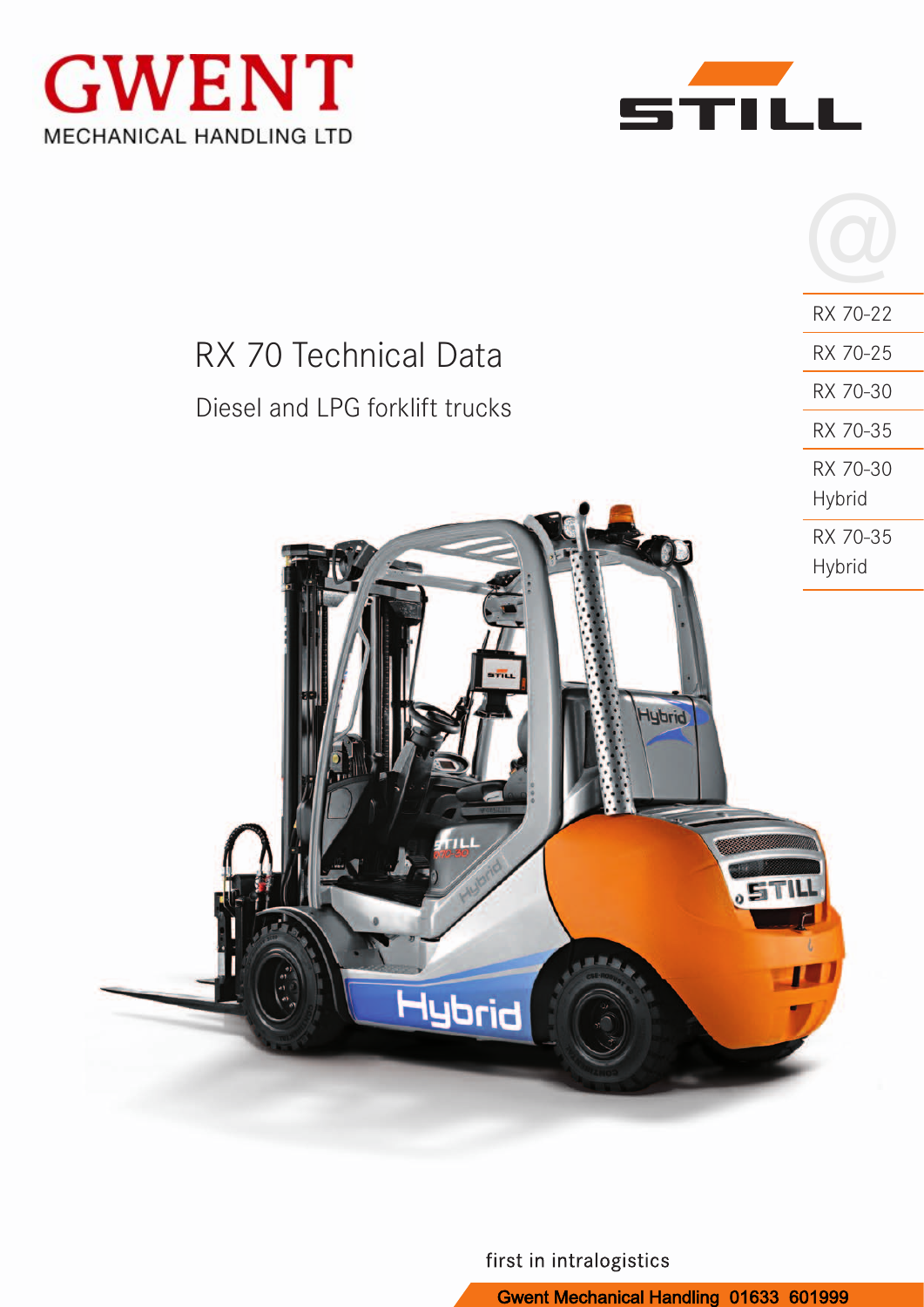This specification sheet to VDI Guideline 2198 only gives the technical figures for the standard truck. Different tyres, other masts, additional equipment etc. could give different figures.

|                  | 1.1     | Manufacturer                                           |                            | STILL              | STILL             | STILL              | STILL              |
|------------------|---------|--------------------------------------------------------|----------------------------|--------------------|-------------------|--------------------|--------------------|
|                  | 1.2     | Manufacturer's model designation                       |                            | RX 70-22           | RX 70-22 TDI-PD   | RX 70-22T          | RX 70-25           |
|                  | 1.2.1   | Manufacture's type designation                         |                            | 7321               | 7329              | 7325               | 7322               |
|                  | 1.3     | Truck type                                             |                            | <b>Diesel</b>      | Diesel            | LP gas             | Diesel             |
| Characteristics  | 1.4     | Operation                                              |                            | Rider seated       | Rider seated      | Rider seated       | Rider seated       |
|                  | 1.5     | Rated capacity                                         | $\Omega$<br>kg             | 2200               | 2200              | 2200               | 2500               |
|                  | 1.6     | Load centre                                            | $\mathbb C$<br>mm          | 500                | 500               | 500                | 500                |
|                  | 1.8     | Load distance                                          | $\mathsf{X}$<br>mm         | 430                | 430               | 430                | 430                |
|                  | 1.9     | Wheel base                                             | mm                         | 1700               | 1700              | 1700               | 1700               |
|                  | 2.1     |                                                        |                            |                    |                   |                    |                    |
|                  |         | Truck weight                                           | kg                         | 3630               | 3630              | 3630               | 3750               |
| Weights          | 2.2     | Axle load, laden, front                                | kg                         | 5049               | 5049              | 5049               | 5508               |
|                  | 2.2.1   | Axle load, laden, rear                                 | kg                         | 781                | 781               | 781                | 742                |
|                  | 2.3     | Axle load, unladen, front                              | kg                         | 1646               | 1646              | 1646               | 1640               |
|                  | 2.3.1   | Axle load, unladen, rear                               | kg                         | 1984               | 1984              | 1984               | 2110               |
|                  | 3.1     | Tyres                                                  |                            | <b>SE</b>          | <b>SE</b>         | SE                 | SE                 |
|                  | 3.2     | Tyre size, front                                       |                            | $23 \times 9 - 10$ | 23 x 9-10         | $23 \times 9 - 10$ | $23 \times 9 - 10$ |
|                  | 3.3     | Tyre size, rear                                        |                            | $21 \times 8 - 9$  | $21 \times 8 - 9$ | $21 \times 8 - 9$  | 21 x 8-9           |
| Wheels   chassis | 3.5     | Number of wheels front $(x =$ driven)                  |                            | 2x                 | 2x                | 2x                 | $2x$               |
|                  | 3.5.1   | Number of wheels rear $(x =$ driven)                   |                            | $\overline{2}$     | $\overline{2}$    | $\overline{2}$     | $\mathbf{2}$       |
|                  | 3.6     | Track width, front                                     | $b_{10}$<br>mm             | 984                | 984               | 984                | 984                |
|                  | 3.7     | Track width, rear                                      | $b_{11}$<br>mm             | 920                | 920               | 920                | 920                |
|                  | 4.1     | Tilt Mast/Fork carriage, forward                       | $\circ$                    | 6                  | 6                 | 6                  | 6                  |
|                  | 4.1.1   | Tilt Mast/Fork carriage, back                          | $\circ$                    | 10                 | 10                | 10                 | 10                 |
|                  | 4.2     | Height, mast lowered                                   | $h_1$<br>mm                | 2175               | 2175              | 2175               | 2175               |
|                  | 4.3     | Free lift                                              | h <sub>2</sub><br>mm       | 160                | 160               | 160                | 160                |
|                  | 4.4     | Lift                                                   | h <sub>3</sub><br>mm       | 3020               | 3020              | 3020               | 3020               |
|                  | 4.5     | Height, mast raised                                    | h <sub>4</sub><br>mm       | 3650               | 3650              | 3650               | 3650               |
|                  | 4.7     | Height over overhead guard (cab)                       | h <sub>6</sub><br>mm       | 2190               | 2190              | 2190               | 2190               |
|                  | 4.8     | Seat height/stand height rel. to SIP                   | h <sub>7</sub>             | 1074               | 1074              | 1074               | 1074               |
|                  | 4.12    | Coupling height                                        | mm<br>$h_{10}$             | 425                | 425               | 425                | 425                |
|                  | 4.19    | Overall length                                         | mm<br>h                    | 3570               | 3570              | 3570               | 3600               |
|                  | 4.20    |                                                        | mm<br>$\vert$ <sub>2</sub> | 2570               | 2570              | 2570               | 2600               |
|                  |         | Length including fork backs<br>Overall width           | mm                         | 1180               |                   | 1180               |                    |
| Basic dimensions | 4.21    |                                                        | $b_1$<br>mm                | 40                 | 1180              | 40                 | 1180<br>40         |
|                  | 4.22    | Fork thickness                                         | $\mathsf S$<br>mm          | 100                | 40<br>100         | 100                | 100                |
|                  | 4.22.1  | Fork width                                             | е<br>mm                    |                    |                   |                    |                    |
|                  | 4.22.2  | Fork length                                            | mm                         | 1000               | 1000              | 1000               | 1000               |
|                  | 4.23    | Fork carriage ISO 2328, Class/Form A, B                |                            | Kl. II/Form A      | Kl. II/Form A     | Kl. II/Form A      | Kl. II/Form A      |
|                  | 4.24    | Fork carriage width                                    | b <sub>3</sub><br>mm       | 1040               | 1040              | 1040               | 1040               |
|                  | 4.31    | Floor clearance under mast, laden                      | m <sub>1</sub><br>mm       | 125                | 125               | 125                | 125                |
|                  | 4.32    | Floor clearance, centre of wheel-base                  | m <sub>2</sub><br>mm       | 150                | 150               | 150                | 150                |
|                  | 4.33    | Working aisle - 1000 x 1200 pallet crosswise           | A <sub>st</sub><br>mm      | 3912               | 3912              | 3912               | 3942               |
|                  | 4.34    | Working aisle - 800 x 1200 pallet lengthways           | A <sub>st</sub><br>mm      | 4112               | 4112              | 4112               | 4142               |
|                  | 4.35    | Turning radius                                         | W <sub>a</sub><br>mm       | 2282               | 2282              | 2282               | 2312               |
|                  | 4.36    | Smallest pivot point distance                          | $b_{13}$<br>mm             | 584                | 584               | 584                | 584                |
|                  | 5.1     | Travel speed laden                                     | km/h                       | 21                 | 21                | 21                 | 21                 |
|                  | 5.1.1   | Travel speed unladen                                   | km/h                       | 21                 | 21                | 21                 | 21                 |
|                  | $5.2\,$ | Hoist speed laden                                      | m/s                        | 0,51               | 0,58              | 0,53               | 0,51               |
|                  | 5.2.1   | Hoist speed unladen                                    | m/s                        | 0,53               | 0,59              | 0,55               | 0,53               |
|                  | 5.3     | Lowering speed laden                                   | m/s                        | 0,60               | 0,60              | 0,60               | 0,60               |
| Performance      | 5.3.1   | Lowering speed unladen                                 | m/s                        | 0,53               | 0,53              | 0,53               | 0,53               |
|                  | 5.5     | Drawbar pull laden                                     | N                          | 17500              | 17600             | 17500              | 17500              |
|                  | 5.5.1   | Drawbar pull unladen                                   | N                          | 12140              | 12140             | 12040              | 12140              |
|                  | 5.7     | Max. gradeability laden                                | $\%$                       | 29                 | 28                | 29                 | 29                 |
|                  | 5.7.1   | Max. gradeability unladen                              | %                          | 26                 | 26                | 26                 | 26                 |
|                  | 5.9     | Acceleration time laden                                | $\mathbb S$                | 5,2                | 4,7               | 5,2                | 5,2                |
|                  | 5.9.1   | Acceleration time unladen                              | $\ensuremath{\mathsf{S}}$  | 4,6                | 4,3               | 4,6                | 4,6                |
|                  | 5.10    | Service brake                                          |                            | electr./hydr.      | electr./hydr.     | electr./hydr.      | electr./hydr.      |
|                  | 7.1     | Engine manufacturer                                    |                            | <b>VW</b>          | <b>VW</b>         | VW                 | <b>VW</b>          |
|                  | 7.1.1   | Type                                                   |                            | <b>BXT</b>         | CBHA              | <b>BEF</b>         | <b>BXT</b>         |
|                  | 7.2     | Engine rating to ISO 1585                              | $\mathsf{k}\mathsf{W}$     | 30                 | 44                | 36                 | 30                 |
|                  | 7.2.1   | Additional power of electrical energy storage          | $\mathsf{k}\mathsf{W}$     |                    |                   |                    |                    |
| Engine           | 7.3     | Nenndrehzahl                                           | 1/min                      | 2600               | 2600              | 2600               | 2600               |
|                  | 7.4     | No. of cylinders                                       |                            | $\overline{4}$     | $\overline{4}$    | $\overline{4}$     | $\overline{4}$     |
|                  | 7.4.1   | Swept volume                                           | cm <sup>3</sup>            | 1900               | 2000              | 2000               | 1900               |
|                  | 7.5     | Fuel consumption to VDI Cycle (60 runs/h)              | 1/h                        | 2,4                | 2,9               |                    | 2,5                |
|                  |         |                                                        | kg/h                       |                    |                   | 2,5                |                    |
|                  | 7.9     | On-board voltage                                       | $\vee$                     | 12                 | 12                | 12                 | 12                 |
|                  | 8.1     | Drive control                                          |                            | Diesel-electric    | Diesel-electric   | Diesel-electric    | Diesel-electric    |
|                  | 10.1    | Working pressure for attachments                       | bar                        | 250                | 250               | 250                | 250                |
|                  | 10.2    | Oil volume for attachments                             | 1/min                      | 30                 | 30                | 30                 | 30                 |
|                  | 10.4    | Volume fuel tank                                       | 1/kg                       | 58                 | 58                | 11                 | 58                 |
| Miscellaneous    | 10.7    | Sound pressure level LPAZ <sup>1</sup> (driver's seat) | dB(A)                      | <77                | <77               | <77                | <77                |
|                  | 10.7.1  | Sound power level LWAZ (work cycle)                    | dB(A)                      | 100                | < 99              | < 97               | 100                |
|                  |         | Body vibrations in accordance with EN 13059            | m/s <sup>2</sup>           | 0,58               | 0,58              | 0,58               | 0,58               |
|                  | 10.8    | Towing coupler, Type/Model DIN                         |                            | Pin                | Pin               | Pin                | Pin                |

<sup>1</sup> With reduced rated capacity and/or limited lift height.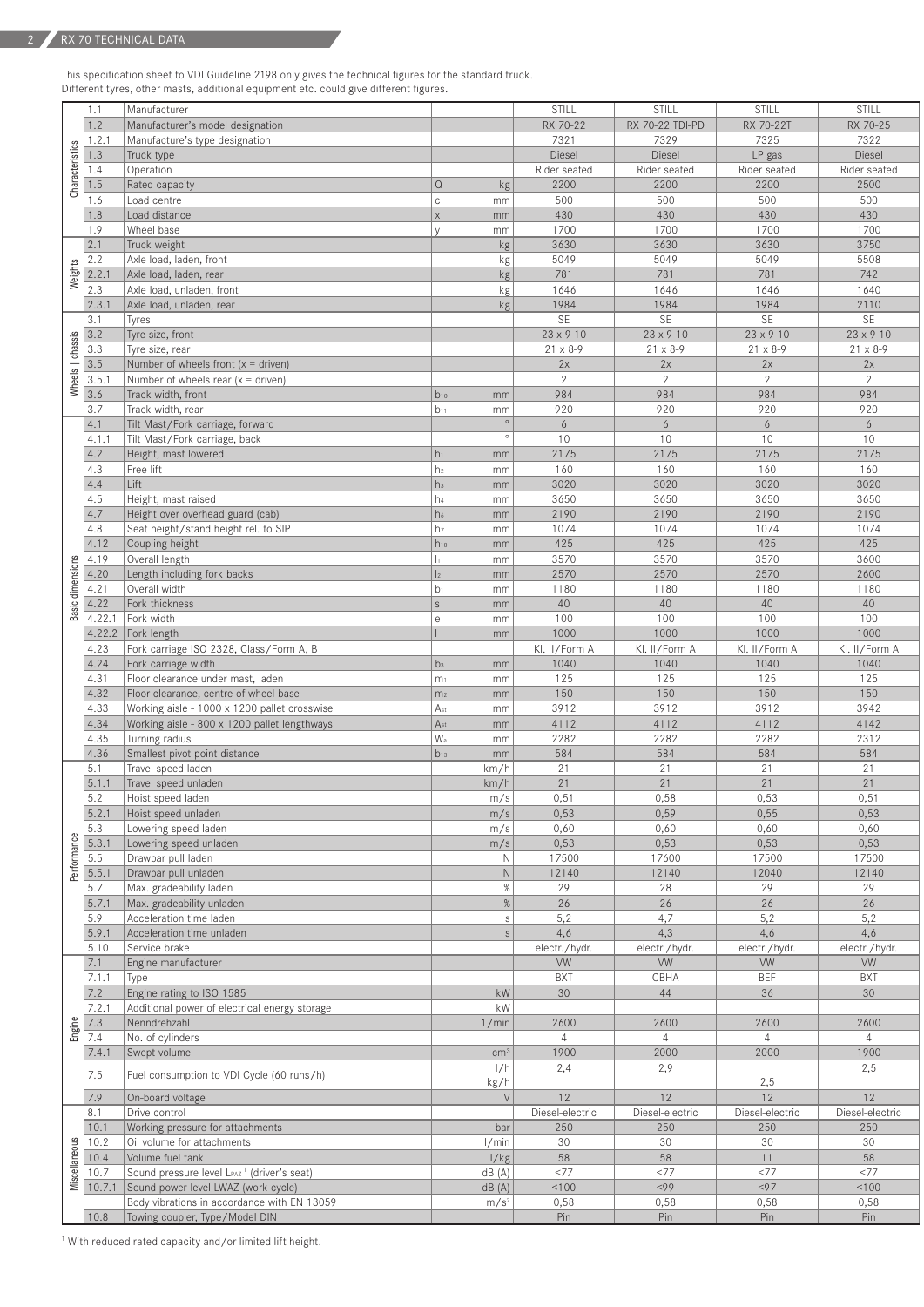|                  |        | Manufacturer                                           |                       | <b>STILL</b>       | <b>STILL</b>       | STILL              | STILL              |
|------------------|--------|--------------------------------------------------------|-----------------------|--------------------|--------------------|--------------------|--------------------|
|                  | 1.1    |                                                        |                       |                    |                    |                    |                    |
|                  | 1.2    | Manufacturer's model designation                       |                       | RX 70-25 TDI-PD    | RX 70-25T          | RX 70-30           | RX 70-30 Hybrid    |
|                  | 1.2.1  | Manufacture's type designation                         |                       | 7330               | 7326               | 7323               | 7323               |
| Characteristics  | 1.3    | Truck type                                             |                       | Diesel             | LP gas             | Diesel             | Diesel/Hybrid      |
|                  | 1.4    | Operation                                              |                       | Rider seated       | Rider seated       | Rider seated       | Rider seated       |
|                  | 1.5    | Rated capacity                                         | $\Omega$<br>kg        | 2500               | 2500               | 3000               | 3000               |
|                  | 1.6    | Load centre                                            | $\mathbf C$<br>mm     | 500                | 500                | 500                | 500                |
|                  | 1.8    | Load distance                                          | $\mathsf{X}$<br>mm    | 430                | 430                | 450                | 450                |
|                  |        |                                                        |                       |                    |                    |                    |                    |
|                  | 1.9    | Wheel base                                             | mm<br>$\vee$          | 1700               | 1700               | 1700               | 1700               |
|                  | 2.1    | Truck weight                                           | kg                    | 3750               | 3750               | 4200               | 4235               |
|                  | 2.2    | Axle load, laden, front                                | kg                    | 5508               | 5508               | 6326               | 6335               |
| Weights          | 2.2.1  | Axle load, laden, rear                                 | kg                    | 742                | 742                | 874                | 900                |
|                  | 2.3    | Axle load, unladen, front                              | kg                    | 1640               | 1640               | 1650               | 1660               |
|                  | 2.3.1  | Axle load, unladen, rear                               | kg                    | 2110               | 2110               | 2550               | 2575               |
|                  |        |                                                        |                       |                    |                    |                    |                    |
|                  | 3.1    | Tyres                                                  |                       | <b>SE</b>          | SE                 | <b>SE</b>          | SE                 |
|                  | 3.2    | Tyre size, front                                       |                       | $23 \times 9 - 10$ | $23 \times 9 - 10$ | $23 \times 9 - 10$ | $23 \times 9 - 10$ |
| Wheels   chassis | 3.3    | Tyre size, rear                                        |                       | $21 \times 8 - 9$  | $21 \times 8 - 9$  | $21 \times 8 - 9$  | $21 \times 8 - 9$  |
|                  | 3.5    | Number of wheels front $(x =$ driven)                  |                       | 2x                 | 2x                 | 2x                 | 2x                 |
|                  | 3.5.1  | Number of wheels rear $(x =$ driven)                   |                       | $\overline{2}$     | $\overline{2}$     | $\overline{2}$     | $\overline{2}$     |
|                  | 3.6    |                                                        |                       | 984                | 984                | 984                | 984                |
|                  |        | Track width, front                                     | $b_{10}$<br>mm        |                    |                    |                    |                    |
|                  | 3.7    | Track width, rear                                      | $b_{11}$<br>mm        | 920                | 920                | 920                | 920                |
|                  | 4.1    | Tilt Mast/Fork carriage, forward                       | $\circ$               | 6                  | 6                  | 6                  | 6                  |
|                  | 4.1.1  | Tilt Mast/Fork carriage, back                          | $\circ$               | 10                 | 10                 | 10                 | 10                 |
|                  | 4.2    | Height, mast lowered                                   | $h_1$<br>mm           | 2175               | 2175               | 2175               | 2175               |
|                  | 4.3    | Free lift                                              | h <sub>2</sub><br>mm  | 160                | 160                | 160                | 160                |
|                  |        |                                                        |                       |                    |                    |                    |                    |
|                  | 4.4    | Lift                                                   | h <sub>3</sub><br>mm  | 3020               | 3020               | 3020               | 3020               |
|                  | 4.5    | Height, mast raised                                    | h <sub>4</sub><br>mm  | 3650               | 3650               | 3800               | 3800               |
|                  | 4.7    | Height over overhead guard (cab)                       | h <sub>6</sub><br>mm  | 2190               | 2190               | 2190               | 2190               |
|                  | 4.8    | Seat height/stand height rel. to SIP                   | h <sub>7</sub><br>mm  | 1074               | 1074               | 1074               | 1074               |
|                  | 4.12   | Coupling height                                        | $h_{10}$<br>mm        | 425                | 425                | 425                | 425                |
|                  | 4.19   |                                                        | h.<br>mm              | 3600               | 3600               | 3705               | 3705               |
| Basic dimensions |        | Overall length                                         |                       |                    |                    |                    |                    |
|                  | 4.20   | Length including fork backs                            | $\vert_2$<br>mm       | 2600               | 2600               | 2705               | 2705               |
|                  | 4.21   | Overall width                                          | $b_1$<br>mm           | 1180               | 1180               | 1180               | 1180               |
|                  | 4.22   | Fork thickness                                         | S<br>mm               | 40                 | 40                 | 50                 | 50                 |
|                  | 4.22.1 | Fork width                                             | е<br>mm               | 100                | 100                | 100                | 100                |
|                  | 4.22.2 | Fork length                                            | mm                    | 1000               | 1000               | 1000               | 1000               |
|                  |        |                                                        |                       |                    |                    |                    |                    |
|                  | 4.23   | Fork carriage ISO 2328, Class/Form A, B                |                       | Kl. II/Form A      | Kl. II/Form A      | KI. III/Form A     | Kl. III/Form A     |
|                  | 4.24   | Fork carriage width                                    | b <sub>3</sub><br>mm  | 1040               | 1040               | 1100               | 1100               |
|                  | 4.31   | Floor clearance under mast, laden                      | m <sub>1</sub><br>mm  | 125                | 125                | 125                | 125                |
|                  | 4.32   | Floor clearance, centre of wheel-base                  | m <sub>2</sub><br>mm  | 150                | 150                | 150                | 150                |
|                  | 4.33   | Working aisle - 1000 x 1200 pallet crosswise           | A <sub>st</sub><br>mm | 3942               | 3942               | 4037               | 4037               |
|                  | 4.34   | Working aisle - 800 x 1200 pallet lengthways           | A <sub>st</sub><br>mm | 4142               | 4142               | 4237               | 4237               |
|                  | 4.35   | Turning radius                                         | Wa                    | 2312               | 2312               | 2387               | 2387               |
|                  |        |                                                        | mm                    |                    |                    |                    |                    |
|                  | 4.36   | Smallest pivot point distance                          | $b_{13}$<br>mm        | 584                | 584                | 584                | 584                |
|                  | 5.1    | Travel speed laden                                     | km/h                  | 21                 | 21                 | 21                 | 21                 |
|                  | 5.1.1  | Travel speed unladen                                   | km/h                  | 21                 | 21                 | 21                 | 21                 |
|                  | 5.2    | Hoist speed laden                                      | m/s                   | 0,58               | 0,53               | 0,48               | 0,47               |
|                  | 5.2.1  | Hoist speed unladen                                    | m/s                   | 0,59               | 0,55               | 0,51               | 0,53               |
|                  | 5.3    | Lowering speed laden                                   | m/s                   | 0,60               | 0,60               | 0,60               | 0,60               |
|                  |        |                                                        |                       |                    |                    |                    |                    |
| Performance      | 5.3.1  | Lowering speed unladen                                 | m/s                   | 0,53               | 0,53               | 0,53               | 0,53               |
|                  | 5.5    | Drawbar pull laden                                     | $\mathbb N$           | 17600              | 17500              | 17600              | 17700              |
|                  | 5.5.1  | Drawbar pull unladen                                   | $\hbox{N}$            | 12140              | 12040              | 12300              | 12300              |
|                  | 5.7    | Max. gradeability laden                                | $\%$                  | 28                 | 29                 | 24                 | 22                 |
|                  | 5.7.1  | Max. gradeability unladen                              | $\%$                  | 26                 | 26                 | 23                 | 23                 |
|                  | 5.9    | Acceleration time laden                                | $\mathbb S$           | 4,9                | 5,2                | 5,3                | 5,5                |
|                  | 5.9.1  |                                                        | $\mathsf{s}$          | 4,3                | 4,6                | 4,5                | 4,6                |
|                  |        | Acceleration time unladen                              |                       |                    |                    |                    |                    |
|                  | 5.10   | Service brake                                          |                       | electr./hydr.      | electr./hydr.      | electr./hydr.      | electr./hydr.      |
|                  | 7.1    | Engine manufacturer                                    |                       | <b>VW</b>          | <b>VW</b>          | <b>VW</b>          | <b>VW</b>          |
|                  | 7.1.1  | Type                                                   |                       | CBHA               | <b>BEF</b>         | CBHA               | <b>BXT</b>         |
|                  | 7.2    | Engine rating to ISO 1585                              | kW                    | 44                 | 36                 | 44                 | 30                 |
|                  | 7.2.1  | Additional power of electrical energy storage          | kW                    |                    |                    |                    | 8                  |
|                  | 7.3    | Nenndrehzahl                                           | 1/min                 | 2600               | 2600               | 2600               | 2600               |
| Engine           |        |                                                        |                       |                    |                    |                    |                    |
|                  | 7.4    | No. of cylinders                                       |                       | $\overline{4}$     | $\overline{4}$     | $\overline{4}$     | $\overline{4}$     |
|                  | 7.4.1  | Swept volume                                           | cm <sup>3</sup>       | 2000               | 2000               | 2000               | 1900               |
|                  |        |                                                        | 1/h                   | 3,1                |                    | 3,3                | 2,9                |
|                  | 7.5    | Fuel consumption to VDI Cycle (60 runs/h)              | kg/h                  |                    | 2,6                |                    |                    |
|                  | 7.9    | On-board voltage                                       | $\vee$                | 12                 | 12                 | 12                 | 12                 |
|                  | 8.1    | Drive control                                          |                       | Diesel-electric    | Diesel-electric    | Diesel-electric    | Diesel-electric    |
|                  |        |                                                        |                       |                    |                    |                    |                    |
|                  | 10.1   | Working pressure for attachments                       | bar                   | 250                | 250                | 250                | 250                |
| Miscellaneous    | 10.2   | Oil volume for attachments                             | 1/min                 | 30                 | 30                 | 30                 | 30                 |
|                  | 10.4   | Volume fuel tank                                       | 1/kg                  | 58                 | 11                 | 58                 | 58                 |
|                  | 10.7   | Sound pressure level LPAZ <sup>1</sup> (driver's seat) | dB(A)                 | <77                | <77                | <77                | <76                |
|                  | 10.7.1 | Sound power level LWAZ (work cycle)                    | dB(A)                 | < 99               | < 97               | 100                | 100                |
|                  |        | Body vibrations in accordance with EN 13059            | m/s <sup>2</sup>      | 0,58               | 0,58               | 0,58               | 0,58               |
|                  |        |                                                        |                       |                    |                    |                    |                    |
|                  | 10.8   | Towing coupler, Type/Model DIN                         |                       | Pin                | Pin                | Pin                | Pin                |

This specification sheet to VDI Guideline 2198 only gives the technical figures for the standard truck. Different tyres, other masts, additional equipment etc. could give different figures.

<sup>1</sup> With reduced rated capacity and/or limited lift height.

 $\overline{3}$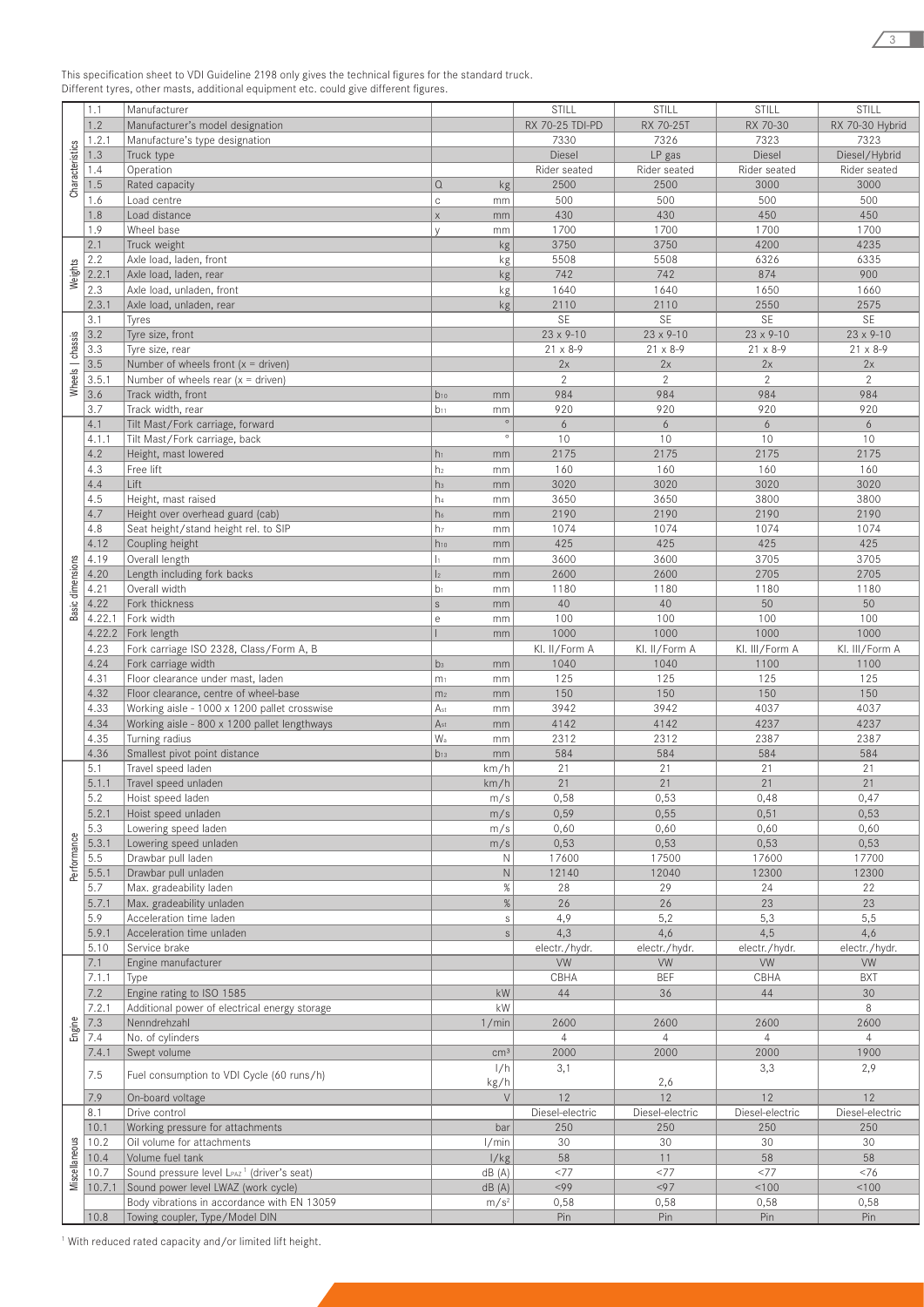This specification sheet to VDI Guideline 2198 only gives the technical figures for the standard truck. Different tyres, other masts, additional equipment etc. could give different figures.

|                  | 1.1    | Manufacturer                                           |                         |                  | STILL              | STILL             | <b>STILL</b>      | <b>STILL</b>    |
|------------------|--------|--------------------------------------------------------|-------------------------|------------------|--------------------|-------------------|-------------------|-----------------|
|                  | 1.2    | Manufacturer's model designation                       |                         |                  | RX 70-30T          | RX 70-35          | RX 70-35 Hybrid   | RX 70-35T       |
|                  | 1.2.1  | Manufacture's type designation                         |                         |                  | 7327               | 7324              | 7324              | 7328            |
| Characteristics  | 1.3    | Truck type                                             |                         |                  | LP gas             | Diesel            | Diesel/Hybrid     | LP gas          |
|                  | 1.4    | Operation                                              |                         |                  | Rider seated       | Rider seated      | Rider seated      | Rider seated    |
|                  | 1.5    | Rated capacity                                         | $\Omega$                | kg               | 3000               | 3500              | 3500              | 3500            |
|                  | 1.6    | Load centre                                            | C                       | mm               | 500                | 500               | 500               | 500             |
|                  | 1.8    | Load distance                                          | $\overline{\mathsf{x}}$ | mm               | 450                | 450               | 450               | 450             |
|                  | 1.9    | Wheel base                                             | V                       | mm               | 1700               | 1700              | 1700              | 1700            |
|                  | 2.1    | Truck weight                                           |                         | kg               | 4200               | 4530              | 4565              | 4530            |
|                  | 2.2    | Axle load, laden, front                                |                         | kg               | 6326               | 7065              | 7075              | 7065            |
| Weights          | 2.2.1  | Axle load, laden, rear                                 |                         | kg               | 874                | 965               | 990               | 965             |
|                  | 2.3    | Axle load, unladen, front                              |                         | kg               | 1650               | 1610              | 1620              | 1610            |
|                  | 2.3.1  | Axle load, unladen, rear                               |                         | kg               | 2550               | 2920              | 2945              | 2920            |
|                  |        |                                                        |                         |                  |                    | SE                |                   |                 |
|                  | 3.1    | Tyres                                                  |                         |                  | <b>SE</b>          |                   | <b>SE</b>         | <b>SE</b>       |
|                  | 3.2    | Tyre size, front                                       |                         |                  | $23 \times 9 - 10$ | 23 x 10-12        | 23 x 10-12        | 23 x 10-12      |
|                  | 3.3    | Tyre size, rear                                        |                         |                  | 21 x 8-9           | $21 \times 8 - 9$ | $21 \times 8 - 9$ | 21 x 8-9        |
| Wheels   chassis | 3.5    | Number of wheels front $(x =$ driven)                  |                         |                  | 2x                 | 2x                | 2x                | 2x              |
|                  | 3.5.1  | Number of wheels rear $(x =$ driven)                   |                         |                  | $\overline{2}$     | $\overline{2}$    | $\overline{2}$    | $\mathbf{2}$    |
|                  | 3.6    | Track width, front                                     | $b_{10}$                | mm               | 984                | 954               | 954               | 954             |
|                  | 3.7    | Track width, rear                                      | $b_{11}$                | mm               | 920                | 920               | 920               | 920             |
|                  | 4.1    | Tilt Mast/Fork carriage, forward                       |                         | $\circ$          | 6                  | 6                 | 6                 | 6               |
|                  | 4.1.1  | Tilt Mast/Fork carriage, back                          |                         | $\circ$          | 10                 | 10                | 10                | 10              |
|                  | 4.2    | Height, mast lowered                                   | $h_1$                   | mm               | 2175               | 2175              | 2175              | 2175            |
|                  | 4.3    | Free lift                                              | h <sub>2</sub>          | mm               | 160                | 160               | 160               | 160             |
|                  | 4.4    | Lift                                                   | h <sub>3</sub>          | mm               | 3020               | 2820              | 2820              | 2820            |
|                  | 4.5    | Height, mast raised                                    | h <sub>4</sub>          |                  | 3800               | 3700              | 3700              | 3700            |
|                  | 4.7    |                                                        |                         | mm               |                    | 2195              |                   |                 |
|                  |        | Height over overhead guard (cab)                       | h <sub>6</sub>          | mm               | 2190               |                   | 2195              | 2195            |
|                  | 4.8    | Seat height/stand height rel. to SIP                   | h <sub>7</sub>          | mm               | 1074               | 1074              | 1074              | 1074            |
|                  | 4.12   | Coupling height                                        | $h_{10}$                | mm               | 425                | 425               | 425               | 425             |
| Basic dimensions | 4.19   | Overall length                                         | h.                      | mm               | 3705               | 3770              | 3770              | 3770            |
|                  | 4.20   | Length including fork backs                            | $\vert_2$               | mm               | 2705               | 2770              | 2770              | 2770            |
|                  | 4.21   | Overall width                                          | $b_1$                   | mm               | 1180               | 1194              | 1194              | 1194            |
|                  | 4.22   | Fork thickness                                         | $\mathsf S$             | mm               | 50                 | 50                | 50                | 50              |
|                  | 4.22.1 | Fork width                                             | e                       | mm               | 100                | 120               | 100               | 100             |
|                  | 4.22.2 | Fork length                                            |                         | mm               | 1000               | 1000              | 1000              | 1000            |
|                  | 4.23   | Fork carriage ISO 2328, Class/Form A, B                |                         |                  | Kl. III/Form A     | Kl. III/Form A    | Kl. III/Form A    | Kl. III/Form A  |
|                  | 4.24   | Fork carriage width                                    | b <sub>3</sub>          | mm               | 1100               | 1100              | 1100              | 1100            |
|                  | 4.31   | Floor clearance under mast, laden                      | m <sub>1</sub>          | mm               | 125                | 125               | 125               | 125             |
|                  | 4.32   | Floor clearance, centre of wheel-base                  | m <sub>2</sub>          | mm               | 150                | 150               | 150               | 150             |
|                  | 4.33   | Working aisle - 1000 x 1200 pallet crosswise           | Ast                     | mm               | 4037               | 4127              | 4127              | 4127            |
|                  | 4.34   | Working aisle - 800 x 1200 pallet lengthways           | A <sub>st</sub>         | mm               | 4237               | 4327              | 4327              | 4327            |
|                  | 4.35   | Turning radius                                         | W <sub>a</sub>          |                  | 2387               | 2477              | 2477              | 2477            |
|                  |        |                                                        |                         | mm               |                    |                   |                   |                 |
|                  | 4.36   | Smallest pivot point distance                          | $b_{13}$                | mm               | 584                | 584               | 584               | 584             |
|                  | 5.1    | Travel speed laden                                     |                         | km/h             | 21                 | 21                | 21                | 21              |
|                  | 5.1.1  | Travel speed unladen                                   |                         | km/h             | 21                 | 21                | 21                | 21              |
|                  | 5.2    | Hoist speed laden                                      |                         | m/s              | 0,48               | 0,48              | 0,45              | 0,48            |
|                  | 5.2.1  | Hoist speed unladen                                    |                         | m/s              | 0,50               | 0,51              | 0,53              | 0,50            |
|                  | 5.3    | Lowering speed laden                                   |                         | m/s              | 0,60               | 0,60              | 0,60              | 0,60            |
|                  | 5.3.1  | Lowering speed unladen                                 |                         | m/s              | 0,53               | 0,53              | 0,53              | 0,53            |
| Performance      | 5.5    | Drawbar pull laden                                     |                         | Ν                | 17500              | 17400             | 17700             | 17000           |
|                  | 5.5.1  | Drawbar pull unladen                                   |                         | $\hbox{N}$       | 12300              | 13400             | 13400             | 13400           |
|                  | 5.7    | Max. gradeability laden                                |                         | $\%$             | 25                 | 21                | 20                | 22              |
|                  | 5.7.1  | Max. gradeability unladen                              |                         | $\%$             | 23                 | 20                | 20                | 20              |
|                  | 5.9    | Acceleration time laden                                |                         | $\mathbf S$      | 5,2                | 5,4               | 5,6               | 5,5             |
|                  | 5.9.1  | Acceleration time unladen                              |                         | s                | 4,6                | 4,7               | 4,8               | 4,9             |
|                  | 5.10   | Service brake                                          |                         |                  | electr./hydr.      | electr./hydr.     | electr./hydr.     | electr./hydr.   |
|                  | 7.1    | Engine manufacturer                                    |                         |                  | <b>VW</b>          | <b>VW</b>         | VW                | <b>VW</b>       |
|                  | 7.1.1  | Type                                                   |                         |                  | <b>BEF</b>         | CBHA              | <b>BXT</b>        | <b>BEF</b>      |
|                  | 7.2    | Engine rating to ISO 1585                              |                         | kW               | 38                 | 44                | 30                | 38              |
|                  | 7.2.1  | Additional power of electrical energy storage          |                         | kW               |                    |                   | 8                 |                 |
|                  | 7.3    | Nenndrehzahl                                           |                         | 1/min            | 2600               | 2600              | 2600              | 2600            |
| Engine           | 7.4    | No. of cylinders                                       |                         |                  | $\overline{4}$     | $\overline{4}$    | $\overline{4}$    | $\overline{4}$  |
|                  |        |                                                        |                         |                  |                    |                   |                   |                 |
|                  | 7.4.1  | Swept volume                                           |                         | cm <sup>3</sup>  | 2000               | 2000              | 1900              | 2000            |
|                  | 7.5    | Fuel consumption to VDI Cycle (60 runs/h)              |                         | 1/h              |                    | 3,5               | 3,1               |                 |
|                  |        |                                                        |                         | kg/h             | 2,9                |                   |                   | 3,1             |
|                  | 7.9    | On-board voltage                                       |                         | $\vee$           | $12$               | 12                | 12                | $12$            |
|                  | 8.1    | Drive control                                          |                         |                  | Diesel-electric    | Diesel-electric   | Diesel-electric   | Diesel-electric |
|                  | 10.1   | Working pressure for attachments                       |                         | bar              | 250                | 250               | 250               | 250             |
|                  | 10.2   | Oil volume for attachments                             |                         | 1/min            | 30                 | 30                | 30                | 30              |
|                  | 10.4   | Volume fuel tank                                       |                         | 1/kg             | 11                 | 58                | 58                | 11              |
|                  | 10.7   | Sound pressure level LPAZ <sup>1</sup> (driver's seat) |                         | dB(A)            | <77                | 377               | < 76              | <77             |
| Miscellaneous    | 10.7.1 | Sound power level LWAZ (work cycle)                    |                         | dB(A)            | < 97               | 100               | 100               | < 97            |
|                  |        | Body vibrations in accordance with EN 13059            |                         | m/s <sup>2</sup> | 0,58               | 0,58              | 0,58              | 0,58            |
|                  | 10.8   | Towing coupler, Type/Model DIN                         |                         |                  | Pin                | Pin               | Pin               | Pin             |
|                  |        |                                                        |                         |                  |                    |                   |                   |                 |

<sup>1</sup> With reduced rated capacity and/or limited lift height.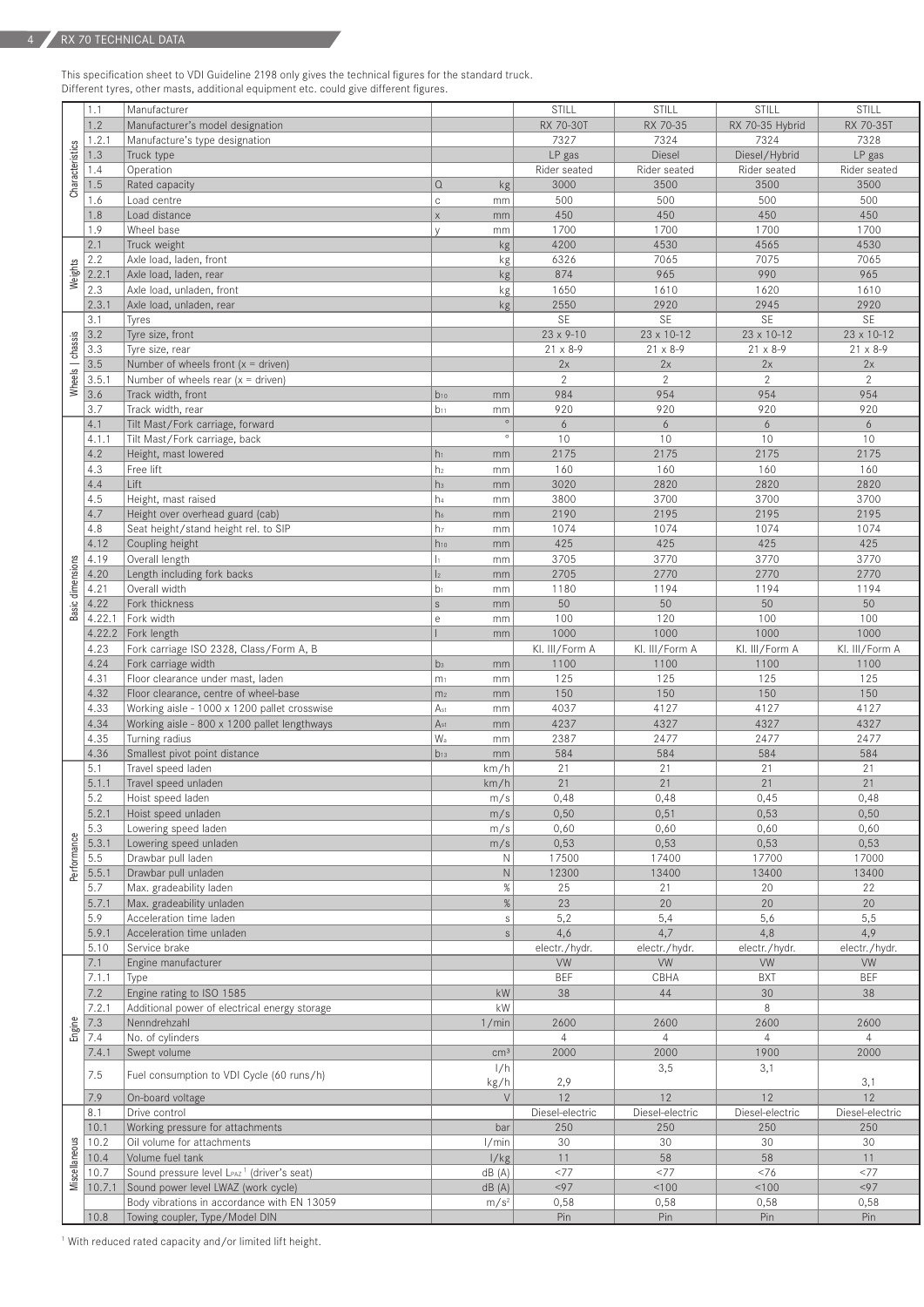



|            |                                    |                 |           | Tele mast                                   | HiLo mast | Triplex mast                                          |                  |                                 |  |
|------------|------------------------------------|-----------------|-----------|---------------------------------------------|-----------|-------------------------------------------------------|------------------|---------------------------------|--|
|            | Rated lift<br>h <sub>3</sub><br>mm |                 | 2320-5120 | 2500-4800                                   | 3580-5080 |                                                       | 5230-7780        |                                 |  |
|            | Overall height                     | h <sub>1</sub>  | mm        | 1825-3225                                   | 1825-2975 | 1825-2325                                             |                  | 2375-3225                       |  |
|            | Free lift Form A                   | h <sub>2</sub>  | mm        | 160                                         | 1240-2390 | 1240-1740                                             |                  | 1790-2640                       |  |
|            | Free lift Form B                   | h <sub>2</sub>  | mm        | 160                                         | 1195-2345 | 1195-1695                                             |                  | 1745-2595                       |  |
| RX70-22/25 | Greatest height Form A             | h <sub>4</sub>  | mm        | 2950-5750                                   | 3090-5250 | 4185-5685                                             |                  | 5835-8385                       |  |
|            | Greatest height Form B             | h <sub>4</sub>  | mm        | 2980-5780                                   | 3160-5280 | 4255-5755                                             |                  | 5905-8455                       |  |
|            | Forward tilt                       | a               | $\circ$   | 6                                           |           | 6                                                     |                  |                                 |  |
|            | Back tilt                          | b               | $\circ$   | 10 (with front screen 8)                    |           | 8                                                     |                  |                                 |  |
|            | Load distance                      | $\times$        | mm        | 430                                         |           | 455                                                   |                  |                                 |  |
|            | Tyres                              | v/h             |           | 23 x 9-10 // 21 x 8-9                       |           | 23 x 9-10 // 21 x 8-9                                 |                  |                                 |  |
|            | Greatest width (dual tyres)        | B               | mm        | 1180 (dual 1722)                            |           | 1180 (dual 1722)                                      | 1280 (dual 1722) |                                 |  |
|            | Overall length                     | L <sub>2</sub>  | mm        | 2570                                        |           | 2595                                                  |                  |                                 |  |
| RX 70-22   | Working aisle width                | Ast             |           | mm (1000 x 1200) 3912 // (1200 x 800) 4112  |           | (1000 x 1200) 3937 // (1200 x 800) 4137               |                  |                                 |  |
|            | Track                              | v/h             | mm        | 984/920 (dual = 1220/920)                   |           | $984 // 920$ (dual = 1220/920)                        |                  | 1048//920 (dual = 1220/920)     |  |
|            | Overall length                     | L <sub>2</sub>  | mm        | 2600                                        |           | 2625                                                  |                  |                                 |  |
| RX 70-25   | Working aisle width                | Ast             |           | mm (1000 x 1200) 3942 // (1200 x 800) 4142  |           | $(1000 \times 1200)$ 3967 // $(1200 \times 800)$ 4167 |                  |                                 |  |
|            | Track                              | v/h             | mm        | $984/920$ (dual = 1220/920)                 |           | $984 // 920$ (dual = 1220/920)                        |                  | $1048 // 920$ (dual = 1220/920) |  |
|            |                                    |                 |           | Tele mast                                   | HiLo mast | Triplex mast                                          |                  |                                 |  |
|            | Rated lift                         | h <sub>3</sub>  | mm        | 2320-5120                                   | 2390-4690 | 3430-7630                                             |                  |                                 |  |
|            | Overall height                     | h <sub>1</sub>  | mm        | 1825-3225                                   | 1825-2975 | 1825-3225                                             |                  |                                 |  |
|            | Free lift Form A                   | h <sub>2</sub>  | mm        | 160                                         | 1190-2340 | 1190-2590                                             |                  |                                 |  |
|            | Free lift Form B                   | h <sub>2</sub>  | mm        | 160                                         | 1045-2195 | 1045-2445                                             |                  |                                 |  |
|            | Greatest height Form A             | h <sub>4</sub>  | mm        | 3100-5900                                   | 3080-5380 | 4110-8310                                             |                  |                                 |  |
|            | Greatest height Form B             | h <sub>4</sub>  | mm        | 3130-5930                                   | 3200-5500 | 4275-8475                                             |                  |                                 |  |
|            | Forward tilt                       | a               | $\circ$   | 6                                           |           | 6                                                     |                  |                                 |  |
| RX 70-30   | Back tilt                          | b               | $\circ$   | 10 (with front screen 8)                    |           | 8                                                     |                  |                                 |  |
|            | Load distance                      | X               | mm        | 450                                         |           | 475                                                   |                  |                                 |  |
|            | Tyres                              | v/h             |           | 23 x 9-10 (23 x 10-12) // 21 x 8-9          |           | 23 x 10-12 // 21 x 8-9                                |                  |                                 |  |
|            | Greatest width (dual tyres)        | B               | mm        | 1180 (1194) (dual 1722)                     |           | 1280 (dual 1722)                                      |                  |                                 |  |
|            | Overall length                     | L <sub>2</sub>  | mm        | 2705                                        |           | 2730                                                  |                  |                                 |  |
|            | Working aisle width                | A <sub>st</sub> |           | mm (1000 x 1200) 4037 / / (1200 x 800) 4237 |           | $(1000 \times 1200)$ 4062 // $(1200 \times 800)$ 4262 |                  |                                 |  |
|            | Track                              | v/h             | mm        | 984(1048)/920 (dual = 1220/920)             |           | $1048/920$ (dual = 1220/920)                          |                  |                                 |  |
|            |                                    |                 |           | Tele mast                                   | HiLo mast | Triplex mast                                          |                  |                                 |  |
|            | Rated lift                         | hз              | mm        | 2120-4920                                   | 2190-4290 | 3130-7330                                             |                  |                                 |  |
|            | Overall height                     | $h_1$           | mm        | 1825-3225                                   | 1825-2875 | 1825-3225                                             |                  |                                 |  |
|            | Free lift Form A                   | h <sub>2</sub>  | mm        | 160                                         | 1090-2140 | 1090-2590                                             |                  |                                 |  |
|            | Free lift Form B                   | h <sub>2</sub>  | mm        | 160                                         | 1045-2095 | 1045-2445                                             |                  |                                 |  |
|            | Greatest height Form A             | h <sub>4</sub>  | mm        | 3000-5800                                   | 2955-5055 | 3810-8010                                             |                  |                                 |  |
|            | Greatest height Form B             | h <sub>4</sub>  | mm        | 3030-5830                                   | 3000-5100 | 3975-8175                                             |                  |                                 |  |
|            | Forward tilt                       | a               | $\circ$   | 6                                           |           | 6                                                     |                  |                                 |  |
| RX 70-35   | Back tilt                          | $\mathsf b$     | $\circ$   | 10 (with front screen 8)                    |           | $\,8\,$                                               |                  |                                 |  |
|            | Load distance                      | X               | mm        | 450                                         |           | 475                                                   |                  |                                 |  |
|            | Tyres                              | v/h             |           | 23 x 10-12 // 21 x 8-9                      |           | 23 x 10-12 // 21 x 8-9                                |                  |                                 |  |
|            | Greatest width (dual tyres)        | B               | mm        | 1194 (dual 1722)                            |           | 1280 (dual 1722)                                      |                  |                                 |  |
|            | Overall length                     | L <sub>2</sub>  | mm        | 2770                                        |           | 2795                                                  |                  |                                 |  |
|            | Working aisle width                | Ast             |           | mm (1000 x 1200) 4127 // (1200 x 800) 4327  |           | (1000 x 1200) 4152 // (1200 x 800) 4352               |                  |                                 |  |
|            | Track                              | v/h             | mm        | $1048/920$ (dual = 1220/920)                |           | $1048/920$ (dual = $1220/920$ )                       |                  |                                 |  |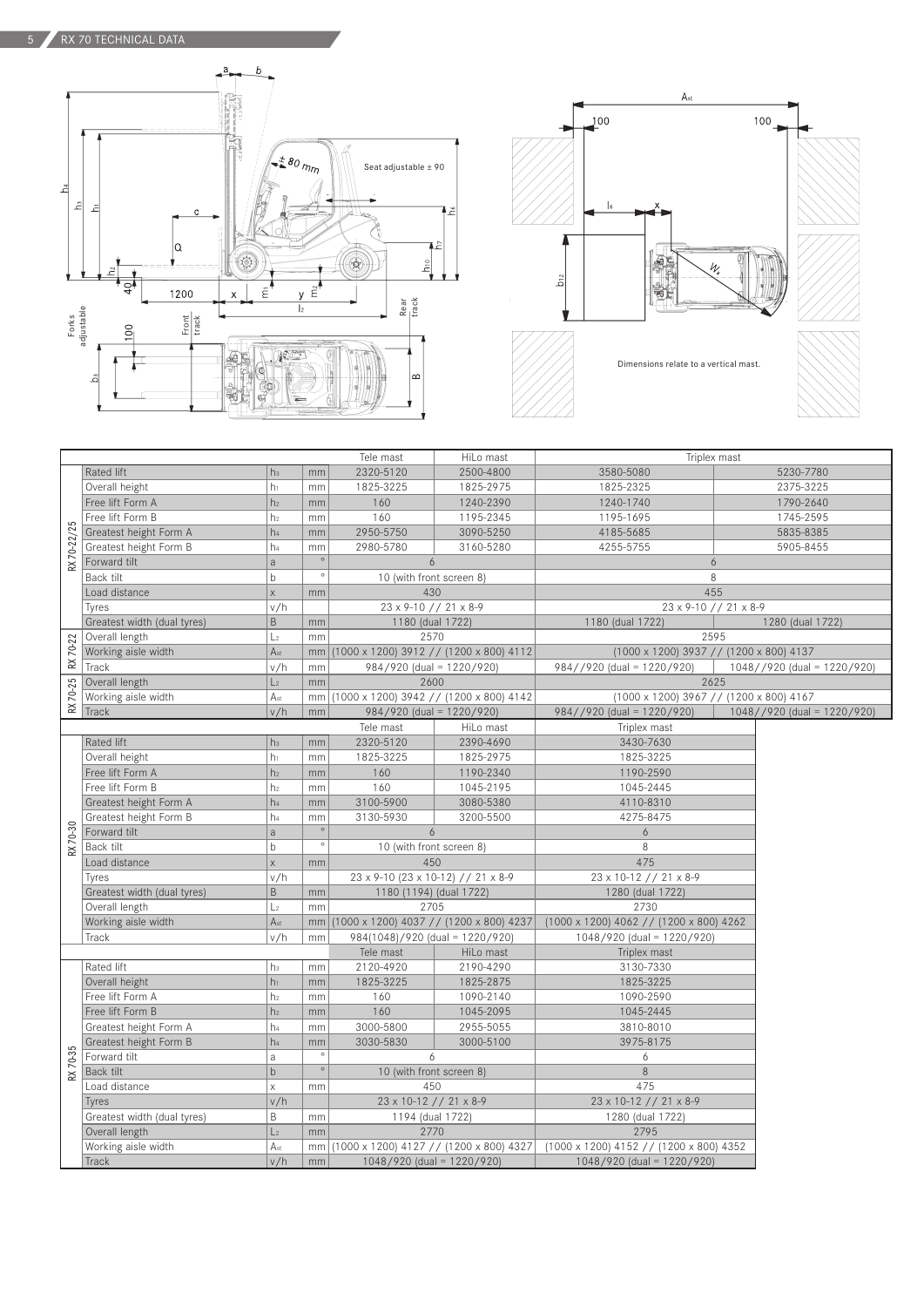#### Basic Capacities RX 70-22 Tele/Full free lift HiLo mast



Basic Capacities RX 70-22 Triplex mast



Basic Capacities RX 70-25 Tele/Full free lift HiLo mast



Basic Capacities RX 70-25 Triplex mast



#### Basic Capacities RX 70-30 Tele/Full free lift HiLo mast



Basic Capacities RX 70-30 (7323 and 7327) Triplex mast



#### Basic Capacities RX 70-35 Tele/Full free lift HiLo mast



#### Basic Capacities RX 70-35 Triplex mast



6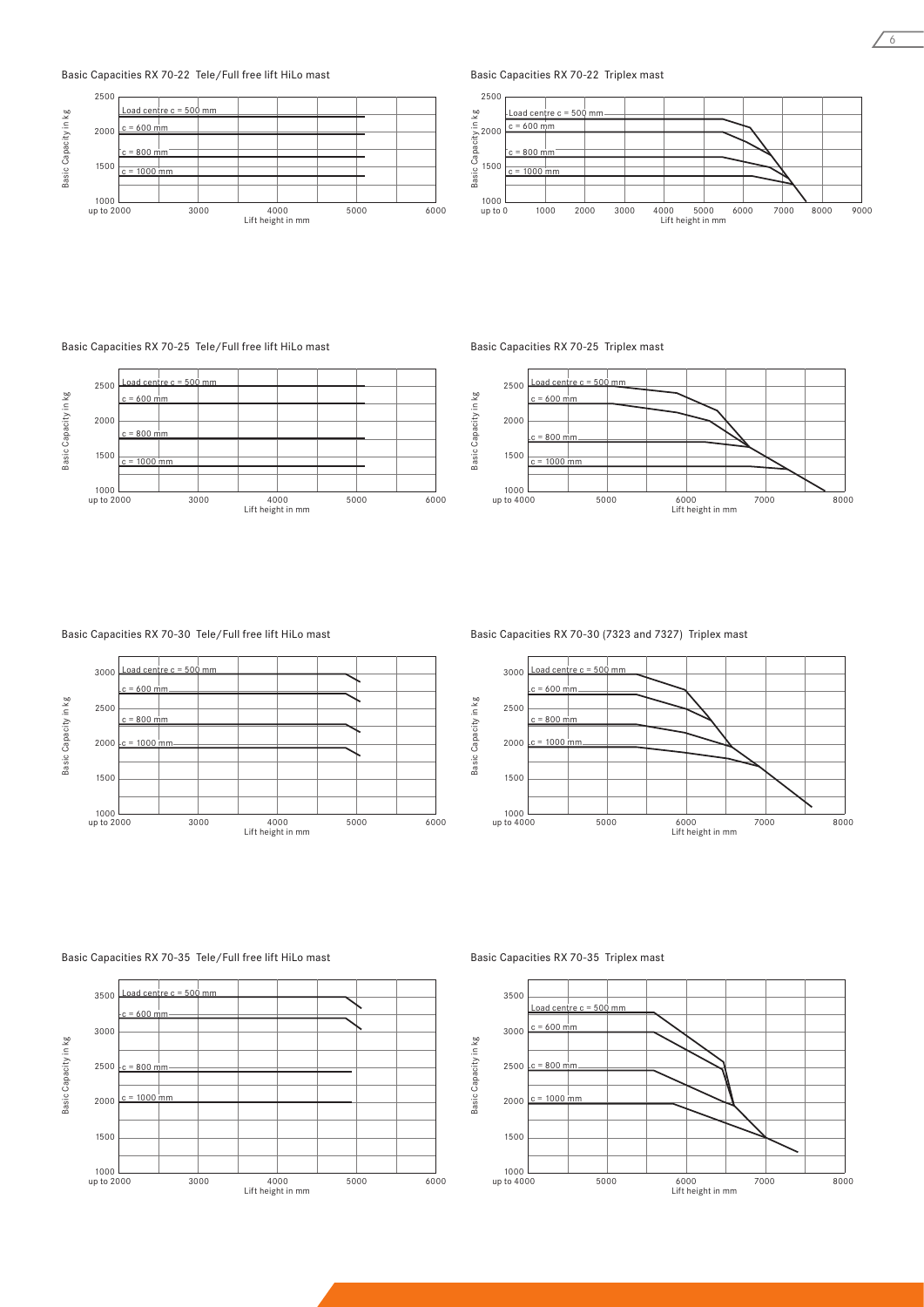7

# **Overall concept:**

Engine powered four wheeled counterbalance forklift truck with front wheel drive.

The overall height of the truck supplied as standard is suitable for standard 8'6" containers.

### **Drive.**

- Engine-electric drive with hybrid technology.
- Modern diesel and gas engines with 3-phase generator.
- Gas truck with regulated 3-way Cat\*.
- Drive axle with enclosed 3-phase drive motor.
- Wear-free multi-disc brake running in oil bath.
- Hydraulic engine fan.

#### **Hybrid trucks\***

- Diesel-electric drive with recuperation of brake energy and storage of the energy in an electric energy storage system (Ultracaps)
- Use of the stored energy to accelerate the truck

# **Ergonomics.**

- Generously laid out driver's workplace.
- High driver comfort and operating convenience due to optimal arrangement of all controls.
- Excellent visibility to all sides.

# **Safety.**

- Low truck centre of gravity and an articulating steer axle for the best stability.
- High residual capacities even at high lifts.
- Excellent driving stability around bends no electronic aids required.

#### **Environment.**

- Very low fuel consumption in all types of work cycles
- Low emissions meeting directive 97/68/EG level 3a

#### **Hybrid trucks\***

- Eco-friendly and resource-saving hybrid drive
- Reduction of the conceptually low fuel consumption by another 20% per hour of operation
- Reduction of  $CO<sub>2</sub>$  emissions
- Reduction of noise emission by reducing the engine speed when lifting and driving

#### **Service.**

- Long maintenance interval 1000 operating hours.
- Quick fault identification in the event of damage due to computerised diagnostics.
- Optimal accessibility for maintenance.
- \*Standard or optional equipment

# **Technical features:**

# **Driver's workplace.**

- Low, easy entry step.
- Long hand grip on overhead guard for different gripping heights.
- Large footwell with vibration inhibiting floor covering plus automotive arrangement of the pedals.
- Hydraulic servo steering with small steering wheel, ergonomic offcentre position, offset to the left.
- Narrow steering column without cumbersome display instruments.
- Central display of the drive direction plus change of drive direction in the field of view.
- Large display and operating unit to the right of the driver's workplace.

# **Energy saving feature Blue-Q.**

- Activation of the Blue-Q efficiency mode by pressing a button on the dashboard
- Energy saving by intelligent optimisation of the drive characteristics without impairing the work under progress
- Intelligent switch-off of electric equipment
- Possible energy saving depending on the application profile and truck equipment up to 10%

### **Selectable drive parameters.**

- Acceleration and braking of the truck can be carried out with just the drive pedal.
- Five drive stages adjustable by the driver.
- Individual setting of speed, acceleration and braking within each drive stage.
- Intelligent drive characteristics with engine speed reduction when the truck has finished accelerating.

# **Electrical system.**

- Designed in modern CAN bus technology.
- 12 Volt electrics.
- High-speed bus for drive unit regulation.
- Dedicated CAN bus for lighting and peripherals.
- Cable sets sheathed in corrugated tubing with water tight plug connectors.

# **Mast and hydraulics.**

- On demand delivery from hydraulic variable displacement pump for the working and steering hydraulics.
- Separation of hoist hydraulics and drive, so no inching required.
- Wide construction, open telescopic mast with and without full free lift and as a Triplex variant.
- Clear view fork carriage with open frame profile.